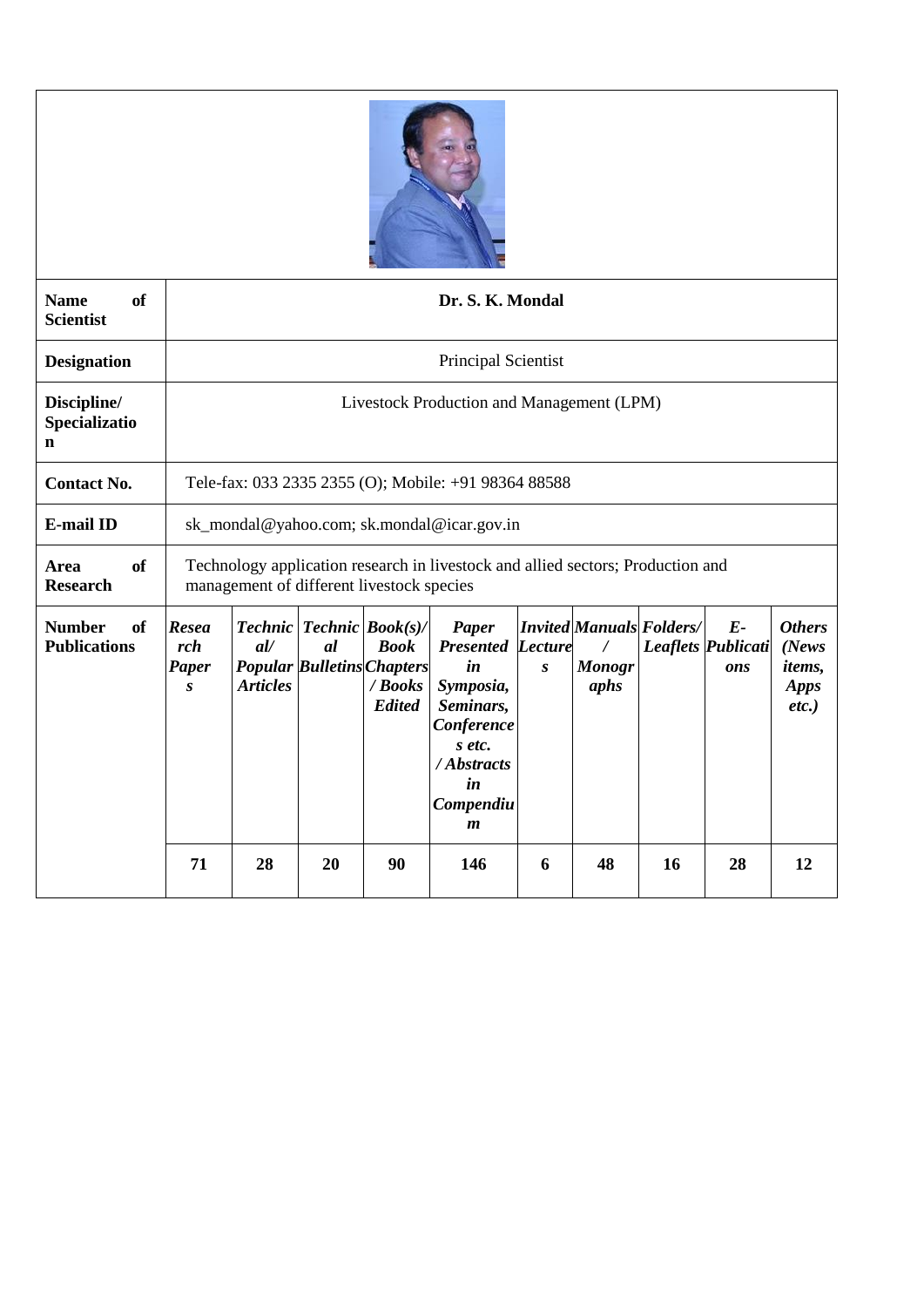| <b>Best</b><br><b>Research</b><br><b>Papers</b> | 15 | Dey Gupta M, Mondal S K, Basu D, Pan S and Mitra K. 2021. Empowering rural women<br>through backyard poultry farming: Adoption of Haringhata Black in tribal district<br>of West Bengal. Indian Journal of Animal Sciences, 91(12): 1118-1121.<br>Kaswan S, Patel B H M, Mondal S K, Kumar Sanjay, Sahu Subhashish and Bharti Panch<br>Kishor. 2019. Biochemical and physical parameters of crossbred barrows reared<br>with different floor space allowances. Indian Journal of Animal Production and<br><i>Management</i> , 35(3-4): 5-10. (Published in 2020)<br>Chaudhary R, Prakash V, Sailo L, Singh A, Karthikeyan A, Bashir A, Mondal S K, Sahoo<br>N R and Kumar Amit. 2019. Estimation of genetic parameters and breeding<br>values for growth traits using random regression model in Landrace $\times$ desi<br>crossbred pigs. Indian Journal of Animal Sciences 89(10): 1104-1108.<br>Khan M, Manna D C, Mondal S K, Chatterjee J K and Pyne S K. 2017. Comparative<br>performance of Vanaraja, RIR and indigenous birds under backyard system of<br>rearing in Birbhum district of West Bengal. Indian Journal of Poultry Science,<br>$51(3)$ : 308 – 311.<br><b>Mondal S K</b> and Kumar Amit. 2015. Genetic evaluation of pre-weaning growth traits in<br>Landrace x Desi piglets. <i>Indian Journal of Animal Research</i> , <b>49</b> (2): $273 - 275$ .<br>DOI: 10.5958/0976-0555.2015.00116.8<br>Kaswan S, Patel B H M, Mondal S K, Dutt T, Verma M R, Verma A K, Upadhyay Deepak.<br>2015. Effect of reduced floor space allowances on performance of crossbred<br>weaner barrows. Indian Journal of Animal Research, $49$ (2): 241 – 247.<br>Mondal S K, Kumar A, Dubey P P, Sivamani B and Dutt T. 2014. Estimation of variance<br>and genetic parameters for pre-weaning weights of individual Landrace x Desi<br>synthetic piglets. Journal of Applied Animal Research, 42(3): 338-344. doi:<br>10.1080/09712119.2013.875901.<br>Ganesh Kumar S, Singh Mukesh, Dutt Triveni, Patel M, Mandal A B, Kumar Sanjay and<br>Mondal S K. 2012. Influence of indigenous galactogogue on performance of<br>sows and piglets and related economics. Indian Journal of Animal Sciences,<br><b>82</b> (9): $1051 - 1054$ .<br>Islam M M, Mondal S K, Dutt Triveni, Das G K, Patel B H M and Kamal Reena. 2012.<br>Synchronization of oestrus by 'buck effect' and PGF <sub>2</sub> $\alpha$ treatment in local<br>indigenous goats. Indian Journal of Animal Sciences, $82(6)$ : 573 – 576.<br>Mondal S K, Joshi H C, Majumdar A C, Deb S M, Pandey H N, Varshney V P and<br>DuttTriveni. 2011. The male effect in indigenous Muzaffarnagari sheep. 1.<br>Behavioural and ovarian responses of anoestrous ewes to male introduction.<br>Journal of Applied Animal Research, 39 (3): 275 - 278.<br>Mondal S K, Joshi H C, Majumdar A C, Majumdar S, Varshney V P, Dutt Triveni and<br>Pandey H N. 2009. Reproductive responses of anoestrous indigenous does to male<br>introduction during postpartum. Indian Journal of Animal Sciences, 79(6): 554 -<br>560.<br>Mondal S K, Pal D and Bujarbaruah K M. 2004. Growth rate and biometrical<br>measurements in mithun calves under semi-intensive system. Indian Journal of<br>Animal Sciences, $74(1)$ : 66 – 68.<br>Mondal S K, Pal D T, Singh G and Bujarbaruah K M. 2001. Physico-chemical properties<br>of mithun milk. Indian Journal of Animal Sciences, 71 (11): 1066 - 1068.<br>Mondal S K and Verma G S. 2000. Colostrum yield, its relation with economic traits and |
|-------------------------------------------------|----|---------------------------------------------------------------------------------------------------------------------------------------------------------------------------------------------------------------------------------------------------------------------------------------------------------------------------------------------------------------------------------------------------------------------------------------------------------------------------------------------------------------------------------------------------------------------------------------------------------------------------------------------------------------------------------------------------------------------------------------------------------------------------------------------------------------------------------------------------------------------------------------------------------------------------------------------------------------------------------------------------------------------------------------------------------------------------------------------------------------------------------------------------------------------------------------------------------------------------------------------------------------------------------------------------------------------------------------------------------------------------------------------------------------------------------------------------------------------------------------------------------------------------------------------------------------------------------------------------------------------------------------------------------------------------------------------------------------------------------------------------------------------------------------------------------------------------------------------------------------------------------------------------------------------------------------------------------------------------------------------------------------------------------------------------------------------------------------------------------------------------------------------------------------------------------------------------------------------------------------------------------------------------------------------------------------------------------------------------------------------------------------------------------------------------------------------------------------------------------------------------------------------------------------------------------------------------------------------------------------------------------------------------------------------------------------------------------------------------------------------------------------------------------------------------------------------------------------------------------------------------------------------------------------------------------------------------------------------------------------------------------------------------------------------------------------------------------------------------------------------------------------------------------------------------------------------------------------------------------------------------------------------------------------------------------------------------------------------------------------------------------------------------------------------------------------------------------------------------------------------------------------------------------------------|
|                                                 |    | prediction of part lactation yields in Murrah buffaloes. Indian Journal of Animal<br>Sciences, 70 (5): $533 - 534$ .<br><b>Mondal S K</b> and Pal D T. 1999. Mithun: Historical perspective. Asian Agri-History, 3(4):<br>$245 - 260.$                                                                                                                                                                                                                                                                                                                                                                                                                                                                                                                                                                                                                                                                                                                                                                                                                                                                                                                                                                                                                                                                                                                                                                                                                                                                                                                                                                                                                                                                                                                                                                                                                                                                                                                                                                                                                                                                                                                                                                                                                                                                                                                                                                                                                                                                                                                                                                                                                                                                                                                                                                                                                                                                                                                                                                                                                                                                                                                                                                                                                                                                                                                                                                                                                                                                                                      |
|                                                 |    |                                                                                                                                                                                                                                                                                                                                                                                                                                                                                                                                                                                                                                                                                                                                                                                                                                                                                                                                                                                                                                                                                                                                                                                                                                                                                                                                                                                                                                                                                                                                                                                                                                                                                                                                                                                                                                                                                                                                                                                                                                                                                                                                                                                                                                                                                                                                                                                                                                                                                                                                                                                                                                                                                                                                                                                                                                                                                                                                                                                                                                                                                                                                                                                                                                                                                                                                                                                                                                                                                                                                             |